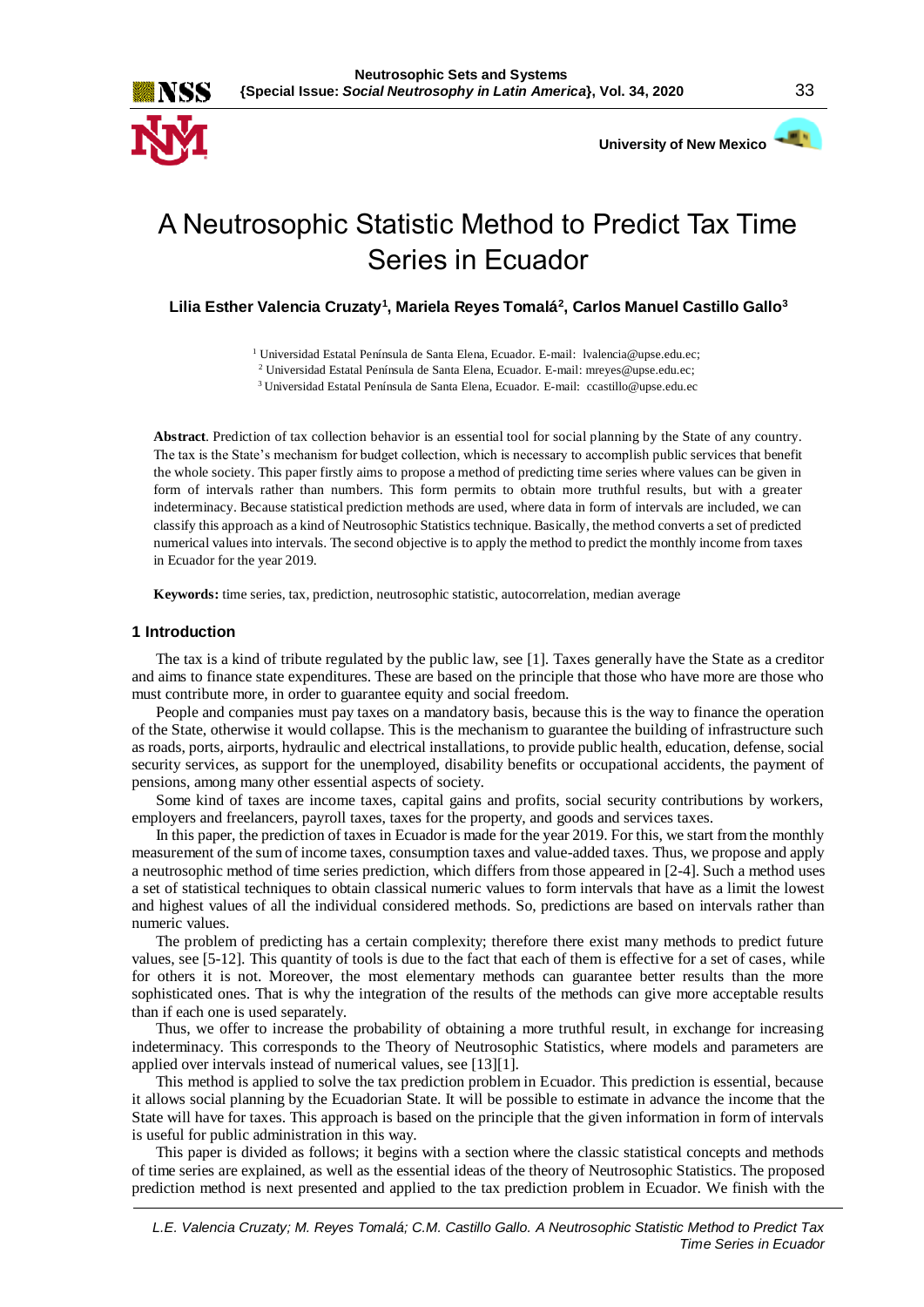section of conclusions.

#### **2 Preliminaries**

This section summarizes the theory of statistical methods of time series and neutrosophic statistic theory divided in two subsections.

## **2.1 Times Series**

A *time series* is a gathering of observations made consecutively in time, see [14-17][2].

When observations are made continuously in time, time series is called *continuous*. Whereas, when the observations are taken only at specific moment of times it is called *discrete*, usually time variable are equally spaced. If time series can be predicted exactly it is called *deterministic*, however future values of most of time series can only be partially predicted by past values, and they are called *stochastic*.

Among the objectives to study time series, in this paper we select the *prediction* or *forecasting*, which is the calculus in advance of future values of the series since the past values.

Time series can have the following components:

- a. *Seasonal effect* is manifested when time series fluctuates in short-term periods. In annual time series they correspond to changes in periods shorter than one year.
- b. *Cyclic changes* occur when the time series oscillates with not fixed long-term periods. In annual time series these cycles correspond to oscillations in many years.
- c. *Trend* is a long-run development. This component can be interpreted like the overall tendency of the series when oscillations are not considered.
- d. A component that does not correspond to any of the previous ones, which is called *residual*.

Many fields of knowledge are used in time series forecasting, we select particularly a statistical approach. A time series is called *strictly stationary* if the joint distribution of  $X_{t_1}, X_{t_2}, \ldots, X_{t_n}$  is the same as the joint distribution of  $X_{t_1+q}, X_{t_2+q}, ..., X_{t_n+q}$  for every  $t_1, t_2, ..., t_n, q$ .

In the following we consider *normal stationary processes*, and we use the estimated coefficients and statistics of this kind of process. A *normal process* is such that the joint distribution of  $X_{t_1}, X_{t_2}, ..., X_{t_n}$  is a multivariate normal distribution.

**Definition 1:** Given  $\{X_t\}$  a discrete time series and  $q \in \mathbb{Z}_+^*$ , elements of another time series  $\{Y_t\}$  is defined by Equation 1.

$$
Y_t = \frac{\sum_{r=0}^{q-1} x_{t+r}}{q}
$$
 (1)

For  $t = 1, 2, ..., n-q+1$ , and n is the number of elements in  $\{X_t\}$ .

{Yt} is called the time series of *Moving Averages* (MA).

The time series of MA is used to attenuate seasonal variations.

**Definition 2:** Given N observations  $X_1, X_2, ..., X_N$ , on a discrete time series and  $q \in \mathbb{Z}_+^*$ , Equation 2 is the *Autocorrelation coefficient* (AR coefficient) of  $X_1, X_2, ..., X_N$ , with *lag* q.

$$
r_{q} = \frac{\sum_{t=1}^{N-q} (x_{t}-\overline{x})(x_{t+q}-\overline{x})}{\sum_{t=1}^{N} (x_{t}-\overline{x})^{2}}
$$
(2)

Where  $\overline{X}$  is the mean of the time series.

In practice  $r_q$  is usually calculated since the autocovariance coefficients,  $\{c_q\}$  with Equation 3 with the autocovariance coefficient with lag q.

$$
c_q = \frac{1}{N} \sum_{t=1}^{N-q} (X_t - \overline{X}) (X_{t+q} - \overline{X})
$$
  
Then, 
$$
r_q = \frac{c_q}{c_o}.
$$
 (3)

To estimate the autocovariance it is recommendable to take  $N > q+1$ ,  $N \ge 50$  and  $q \le N/4$ , see [17].

A *correlogram* is a graph that aids for interpreting the set of autocorrelation coefficients. It consists on a plot of lags q versus r<sub>q</sub>.

A completely random time series, for a large N satisfies  $r_q \approx 0$  for every q. This can be seen in the correlogram. Also, this kind of graph exhibits the presence of seasonal fluctuations in the original series when it has fluctuations as well.

The correlogram can contain the upper and lower bounds for autocorrelation with the significance level  $\alpha$ , which is given by Equation 4:

$$
B = \pm z_{1-\frac{\alpha}{2}} S(r_q)
$$
 (4)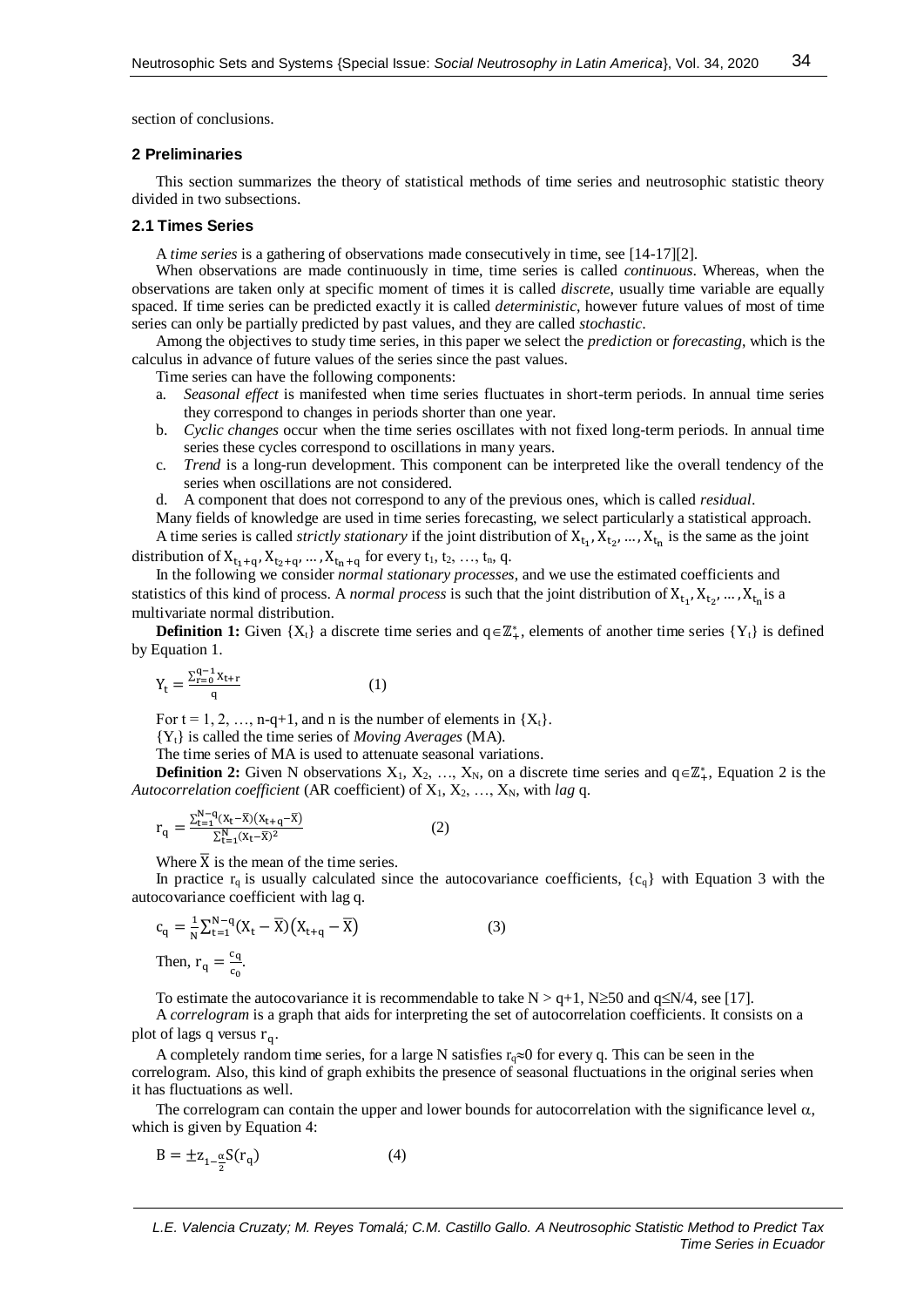Where r<sub>q</sub> is the estimated autocorrelation of lag q,  $z_{1-\alpha/2}$  is the quantile of the normal distribution and  $S(\cdot)$  is calculated as follows:

$$
S(r_1) = \frac{1}{\sqrt{N}}
$$
(5)  

$$
S(r_q) = \sqrt{\frac{1 + 2 \sum_{i=1}^{q-1} r_i^2}{N}}
$$
(6), for q>1.

The trend is calculated by curve fitting of the time series observations, usually by means of a linear function and least square estimation.

MA and AR processes are used as models of time series. When they are combined or integrated they form the ARMA and ARIMA models, see [14, 17-18] for more details.

#### **2.2 Neutrosophic Statistic**

Neutrosophic Statistics is an extension of classical statistics where crisp numerical values are replaced by values in form of intervals, see [13][3]. This substitution can be applied to parameters, not only to random variables. The sample size can also be considered as indeterminate or inaccurate. In this theory the data can be ambiguous, vague, inaccurate, incomplete or indeterminate.

It is necessary to emphasize that there is a difference between the concepts of indeterminacy and randomness. Classical statistics deal with random variables, while in a neutrosophic framework they can also be indeterminate. From this starting point, new concepts are defined from the classical ones, they are the following:

- *Neutrosophic Descriptive Statistics* "is comprised of all techniques to summarize and describe the neutrosophic numerical data characteristics."
- *Neustrosophic Inferential Statistics* "consists of methods that permit the generalization from a neutrosophic sampling to a population from which it was selected the sample."
- *Neutrosophic Data* "is the data that contains some indeterminacy."
- *Neutrosophic Frequency Distribution* "is a table displaying the categories, frequencies, and relative frequencies with some indeterminacy."
- *Neutrosophic Statistical Graphs* "are graphs that have indeterminate (unclear, vague, ambiguous, unknown) data or curves."

Other essential definitions are the following:

*Neutrosophic Survey Results* "are survey results that contain some indeterminacy. A Neutrosophic Population is a population not well determined at the level of membership (i.e. not sure if some individuals belong or do not belong to the population)."

A *simple random neutrosophic sample of size n* from a classical or neutrosophic population is a sample of n individuals such that at least one of them has some indeterminacy.

*Neutrosophic Random Numbers* can also be generated using, instead of only crisp numbers, a pool of sets.

A *Neutrosophic Normal Distribution* of a continuous variable X is a classical normal distribution of x, but such that its mean  $\mu$  or its standard deviation  $\sigma$  (or variance  $\sigma^2$ ), or both, are imprecise.

Other neutrosophic distributions are: neutrosophic standard normal distribution, neutrosophic bivariate normal distribution, neutrosophic uniform distribution, neutrosophic sampling distribution, neutrosophic geometric distribution, neutrosophic hypergeometric distribution, neutrosophic Poisson distribution, neutrosophic chi-squared distribution, neutrosophic exponential distribution, neutrosophic frequency distribution, neutrosophic Pareto distribution and neutrosophic t-distribution.

The *Neutrosophic Least-Squares Lines* that approximates the neutrosophic bivariate data  $(x_1, y_1), (x_2, y_2), ...,$  $(x_n, y_n)$  has the same formula as in classical statistics, i.e.,

 $\hat{y} = a + by$ , where the slope  $b = \frac{\sum xy - [(\sum x)(\sum y)/n]}{\sum x^2 + [(\sum x)(\sum y)/n]}$  $\frac{\sum x^2 - [(\sum x)(\sum y)/n]}{\sum x^2 - [(\sum x)^2/n]}$  and the y-intercept  $a = \overline{y} - b\overline{x}$ , were  $\overline{x}$  is the

neutrosophic average of x, whereas  $\bar{y}$  is the neutrosophic average of y.

The *Neutrosophic Residuals* are computed in the same way as in classical statistics:

 $y_1 - \hat{y}_1, y_2 - \hat{y}_2, ..., y_n - \hat{y}_n$ , where  $y_i$  are the real values of variable y, and  $\hat{y}_i$  are respectively their predicted values.

It is worthy to explain the definition and operations with neutrosophic numbers:

The *neutrosophic numbers* has the form a+bI, where a and b are real numbers, and I = indeterminate.

Given  $N_1 = a_1 + b_1 I$  and  $N_2 = a_2 + b_2 I$  two neutrosophic numbers, some operations between them are defined as follows:

•  $N_1 + N_2 = a_1 + a_1 + (b_1 + b_2) I$  (Addition);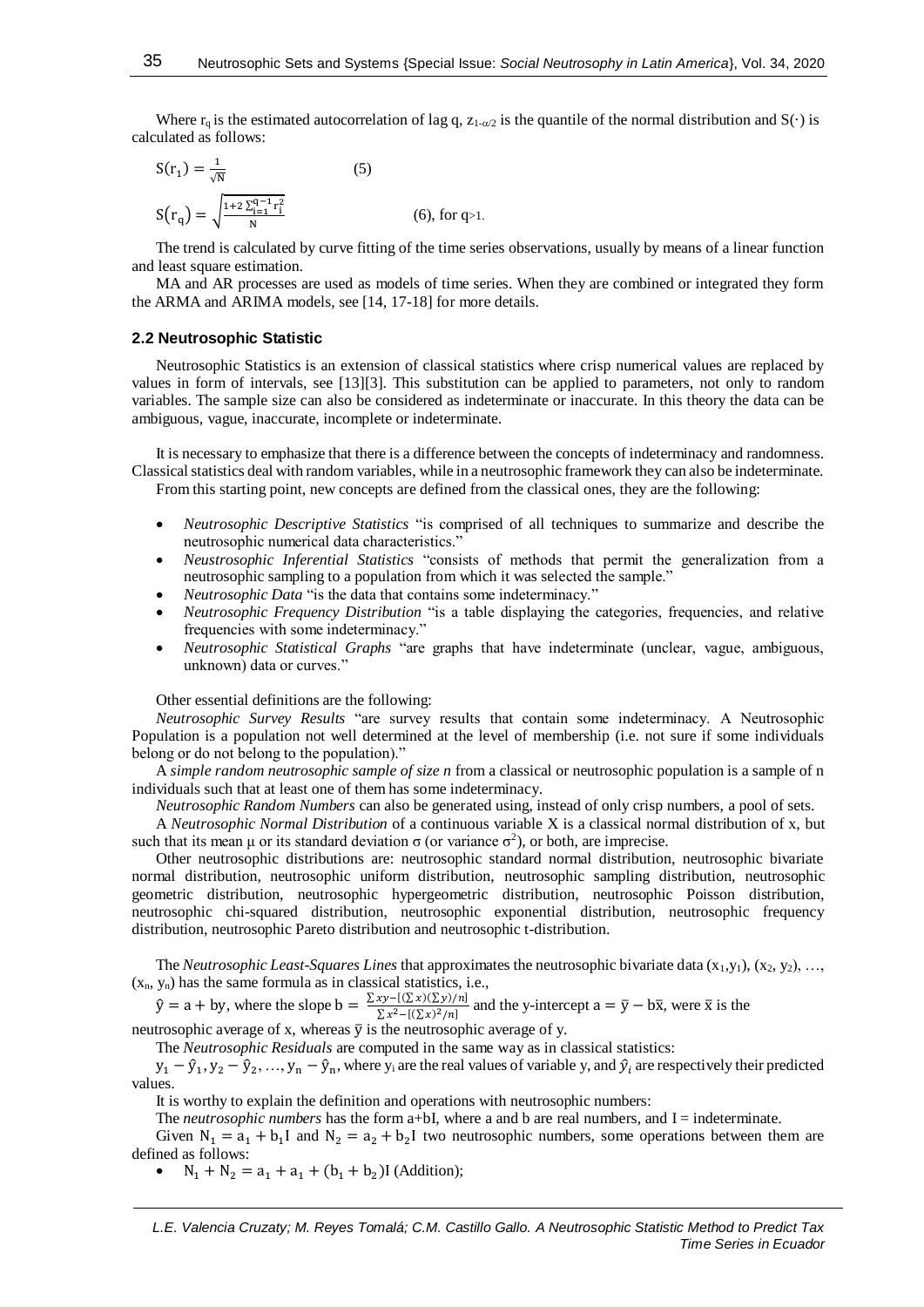- $N_1 N_2 = a_1 a_1 + (b_1 b_2) I$  (Subtraction),
- $N_1 \times N_2 = a_1 a_2 + (a_1 b_2 + b_1 a_2 + b_1 b_2)$ I (Product),
- $\bullet$  $\frac{N_1}{2}$  $\frac{N_1}{N_2} = \frac{a_1 + b_1 I}{a_2 + b_2 I}$  $\frac{a_1+b_1I}{a_2+b_2I} = \frac{a_1}{a_2}$  $\frac{a_1}{a_2} + \frac{a_2b_1 - a_1b_2}{a_2(a_2+b_2)}$  $\frac{a_2b_1 - a_1b_2}{a_2(a_2+b_2)}$  [ (Division).

Additionally, given  $I_1 = [a_1, b_1]$  and  $I_2 = [a_2, b_2]$  we have the following operations between them (see [19]):

- $I_1+I_2 = [a_1+a_2, b_1+b_2]$  (Addition);
- $I_1-I_2 = [a_1-b_2, b_1-a_2]$  (Subtraction),
- $I_1-I_2 = \left[\min\{a_1 \cdot b_1, a_1 \cdot b_2, a_2 \cdot b_1, a_2 \cdot b_2\}, \max\{a_1 \cdot b_1, a_1 \cdot b_2, a_2 \cdot b_1, a_2 \cdot b_2\}\right]$  (Product),
- $I_1/I_2 = I_1 \cdot (1/I_2) = \{a/b : a \in I_1, b \in I_2\}$ , always that  $0 \notin I_2$  (Division).

# **3 Ecuadorian Tax Forecasting**

Usually forecasting is referred to a unique value for every future time obtained from a unique model of prediction. However, the forecasted value is not necessarily accurate, in view that there not exists an ideal method of prediction. A very sophisticated method can yield to not sufficiently accurate results, while a simple one could be more accurate or vice versa.

In this paper we propose a method where the forecasted value is statistically obtained like an interval rather than a unique value. This predicted interval value is used to predict other value of the same kind and so on. Such a method is applied to forecast the Ecuadorian tax during 2019. It is based on the single-valued statistical forecasting methods which define an interval-valued one. We describe it below:

- 1. To graphically represent the time series and visually establish its properties of seasonal effect, cyclic changes and trend.
- 2. If  $\{X_t\}$  for  $t = 1, 2, \ldots, n$  are the values of the time series. Apply the correlogram to statistically establish the seasonal effect.
- 3. Let  $M_1({X_t}), M_2({X_t}), ..., M_k({X_t})$  be k forecasting methods conveniently selected according to some criteria of accuracy for this type of time series.
- Obtain  $X_{in+1} = M_i({X_t})$ , for  $i = 1, 2, ..., k$ ; which are the forecasted values for every method at time  $t_{n+1}$ . 4. Form the intervals  $I_{n+1}=[min_i\{X_{i,n+1}\}, max_i\{X_{i,n+1}\}]$ . Now, we have new time series  $\{X_t\}$  for  $t=1, 2, ...,$
- n, n+1, where  $X_{n+1} = I_{n+1}$ .
- 5. Apply the Step 3 to the new  $\{X_t\}$ . In case that  $\{X_t\}$  contains interval values, apply the prediction methods to both, the minimums and the maximums of the intervals and obtain a new value according to Step 3. In case that we have more than one interval instead of numeric values, we form the new interval that ranges from the minimum of every lower value to the maximum of every upper value of the input intervals.

This Step is applied until we predict the future values we needs in advance.

Let us remark that the precedent method, which we shall denote as  $IM(S, n)$  for the time series S with n elements, allows predicting future values in form of intervals, i.e., we obtain  $S_{n+1} = IM(S, n)$  the predicted n+1 value which is an interval-valued solution. Moreover, some elements of S can be intervals. Therefore, this is a kind of Neutrosophic Statistic method.

If we want to obtain a representative single value since  $IM(S, n)$ , we can calculate the following formula to interval  $I_m = [a_1, a_2]$ ; see [20].

$$
\lambda(I_m) = \frac{a_1 + a_2}{2} \tag{7}
$$

The rationale of IM is the following, because every single-valued predicting method has its advantages and disadvantages over the other ones respect to accuracy, we cannot *a priori* establish which is the most appropriate method to solve the problem. But, if  $I_m$  is the interval that contains all these individual values obtained from the methods  $M_1({X_t}), M_2({X_t}), ..., M_k({X_t})$ ; denoting by  $x_{in+1}$  the predicted single valued number corresponding to the i<sup>th</sup>-method and  $v(n+1)$  the actual unknown value to predict, then we can assume that *probability*( $v(n+1) \in$  $I_m$ )  $\geq$  max<sub>i</sub>{*probability*( $v(n+1) = x_{in+1}$ }. Nevertheless, the cost for assuming this principle is that we increase the indeterminacy when we accept intervals rather than numbers as the predicted value.

Let us calculate the prediction of the Ecuadorian tax applying the precedent method. We support our calculus on the R language software Version 2.11.1, see [21][4]. The time series is the monthly observation of the taxes paid in Ecuador in thousand of USD collected as the sum of the income tax, consumption tax and value-added tax, which is depicted in Figure 1.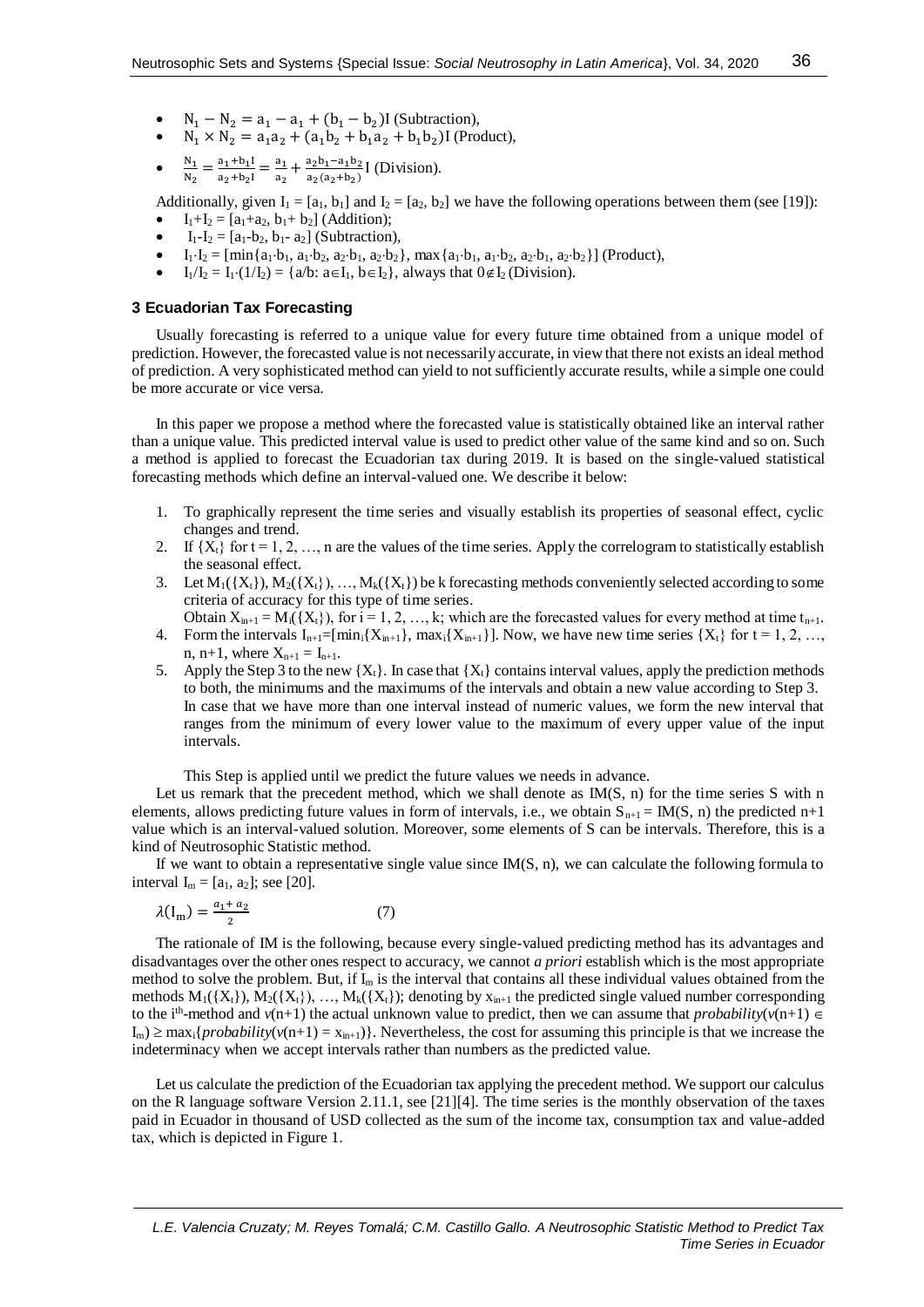

**Figure 1:** Depiction of the monthly time series of tax in Ecuador from 2014 to 2018.

For plotting we use the *plot* function of R. See that the series seems to have seasonal fluctuations, to determine this property we obtained the correlogram aided by the function *acf* of R, see Figure 2.



**Figure 2:** Depiction of the correlogram of the tax time series.

The dotted lines in Figure 2 bound the interval of randomness. We can appreciate that the seasonal effect is more evident yearly, although there also exists a quarterly one.

The linear trend can be calculated from least squares fit obtaining the function  $T(t) = 922349.3 + 1561.91$ <sup>\*</sup>t, which is graphically represented with the solid line in Figure 3. We used *lsfit* function of R. Let us appreciate that the trend is slightly increasing.



**Figure 3:** Tax time series with its linear trend.

For prediction we use the R functions *predict.ar*, *predict.Arima*, and *predict.StructTS*, which are based on

*L.E. Valencia Cruzaty; M. Reyes Tomalá; C.M. Castillo Gallo. A Neutrosophic Statistic Method to Predict Tax Time Series in Ecuador*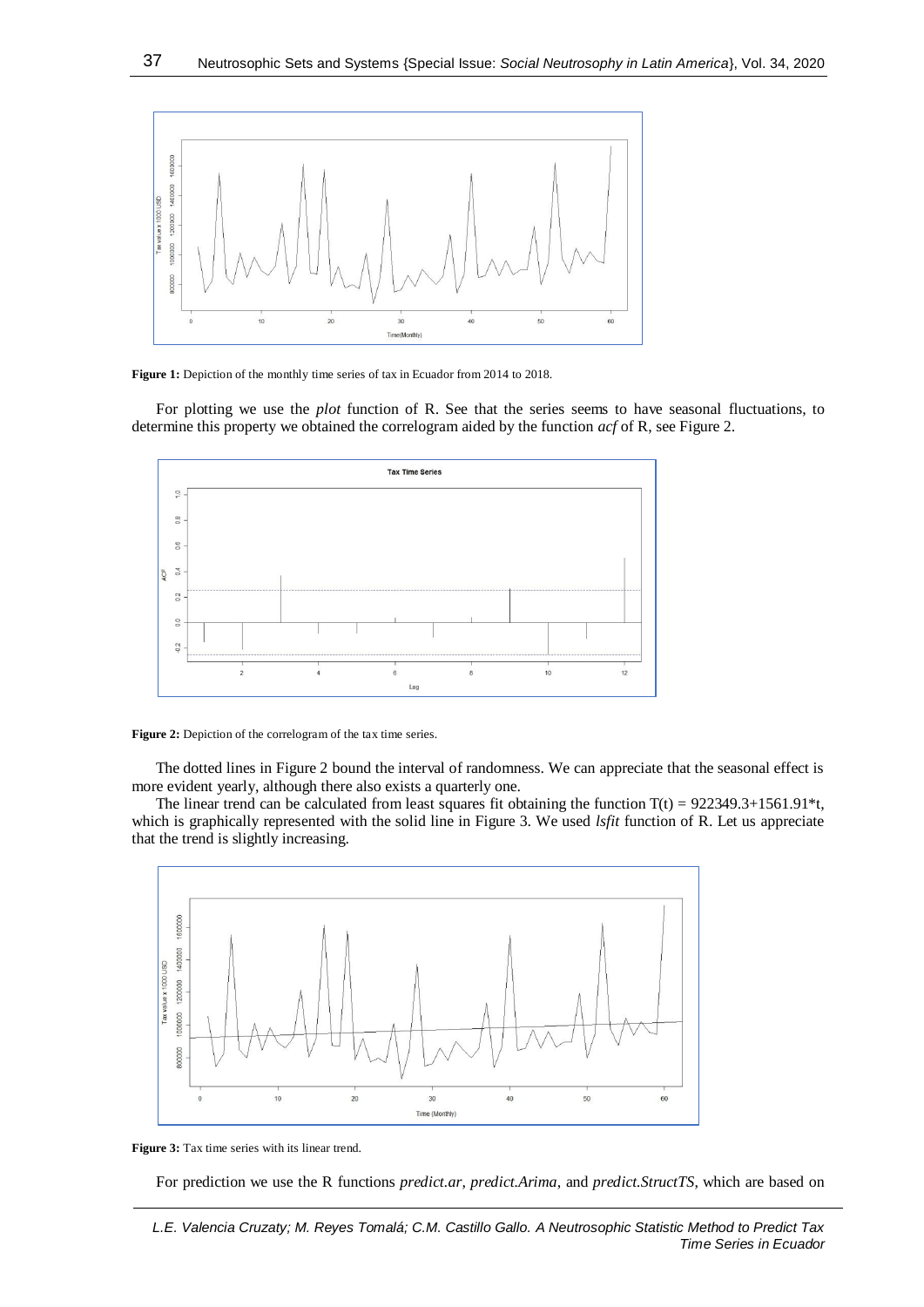| Month     | Lower prediction | Upper prediction | Middle prediction |
|-----------|------------------|------------------|-------------------|
| January   | 887369.3         | 983527           | 935448.15         |
| February  | 724684.8         | 970209.5         | 847447.15         |
| March     | 964698.5         | 1311692          | 1138195.25        |
| April     | 948233.3         | 1107685          | 1027959.15        |
| May       | 813647           | 972354.5         | 893000.75         |
| June      | 855445.6         | 972354.5         | 913900.05         |
| July      | 965762.5         | 1140292          | 1053027.25        |
| August    | 961802.7         | 1027133          | 994467.85         |
| September | 872498.3         | 1036670          | 954584.15         |
| October   | 858309.4         | 992776.6         | 925543            |
| November  | 940590.4         | 1086582          | 1013586.2         |
| December  | 962525.2         | 1315634          | 1139079.6         |

fitting methods using AR, ARIMA, and Maximum Likelihood respectively. We selected those methods because they are designed for time series prediction. The results are summarized in Table 1 and depicted in Figure 4.

**Table 1:** Predicted interval values for the year 2019 and the intermediate values x 1000 USD.



**Figure 4:** Depiction of the predicted interval values for the year 2019 and the intermediate values.

Let us note that in Figure 4 the upper line corresponds to the upper bound, the lower line corresponds to the lower bound and the intermediate line corresponds to the mean values, according to Equation 7.

Figure 5 contains the plotting of the degree of indeterminacy calculated according to Equation 8 given below. Let  $I_m = [a_1, a_2]$  be an interval, the indeterminacy of  $I_m$  is calculated as follows:

$$
\gamma(I_m) = a_2 - a_1
$$

Let us note that in Figure 5 the indeterminacy fluctuates over the time.

(8)